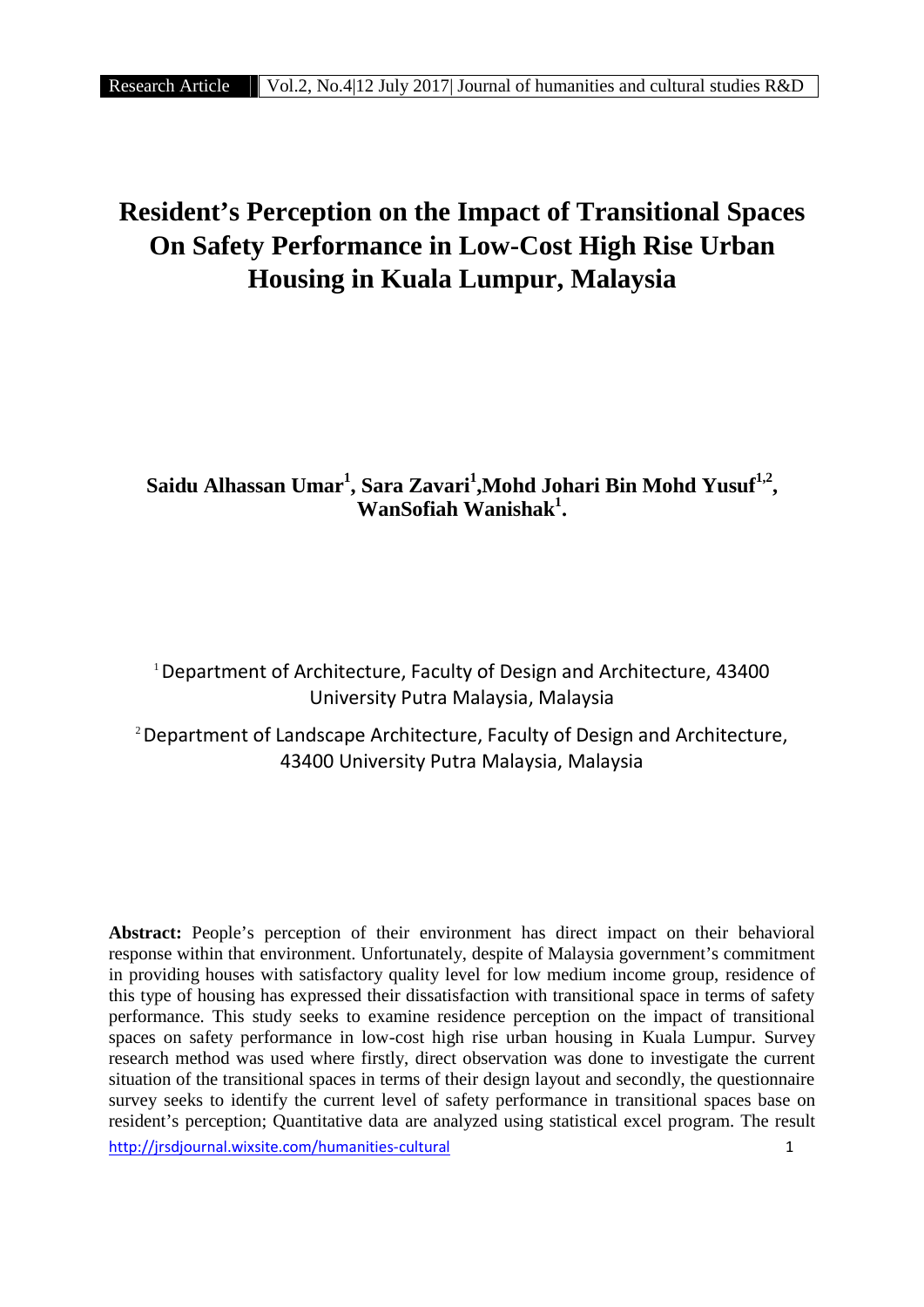show that transitional spaces weather indoor or out-door such as lift lobbies, corridors, recreational floor in low-cost housing scheme in Malaysia are not responding to its basic practical means such as safety performance of the environment from the moment it's built. One of the significance of this study is to help architects to be more aware and focused on the impact of transitional spaces on safety performance of the building.

**Keywords:**Human Behavior, Immediate Transitional spaces, High density residential mix development

# **Introduction**

Today's advanced teleology's have tremendously affected our understanding on human behavior. From simple tracking, motion detection, gesture recognition to complex activity classification and frequent behavior understanding which helped shifting architects focus to human-centered paradigm where awareness of users and their behavior through experiencing the space plays the central role in the design development applications. Due to urban lifestyle in which large populations of people live in artificially constructed areas, much of their behavior is being influenced and guided by the architectural characters of space and qualities of the physical environments.

# **Research Background**

According to Junaidi the quality of housing has affected the safe, clean and attractive built environment in community (Junaidi, 2012). Malaysian government aim is to provide good quality and affordable housing for all medium and low income levels. But many cases shown that most buildings fail to meet their objectives right from the moment they were completed. (Husin, 2014). The article focuses on Safety Performance assessment on low cost housing in Malaysia and its occupant's satisfactory level of the safety features. However, this study will focus resident's perception of the impact of transitional space on safety performance of low cost housings scheme in Kuala Lumpur.

Low cost housing scheme is more focused on lower standard of housing in order it to be affordable for lower income level of society that is carried by both private and public sectors. Public sector is more focused on public-housing which covers around 40% of the housing apartments while private sectors is more concentrated on medium and high cost housing program which cover about 60% of housing apartments of Kuala Lumpur Malaysia. Unfortunately, most of these high-rise residential buildings found were nor effectively manages dues to ignoring the sustainable agenda in housing management (Eves, 2010). The article is focused on Malaysia High-Rise Residential Property management by examining the current trend of Malaysia housing development. Therefore, my study is focused on the issues that is cause by mismanagement of the property industry in Malaysia such as maintenance failure of facilities like lift lobbies; which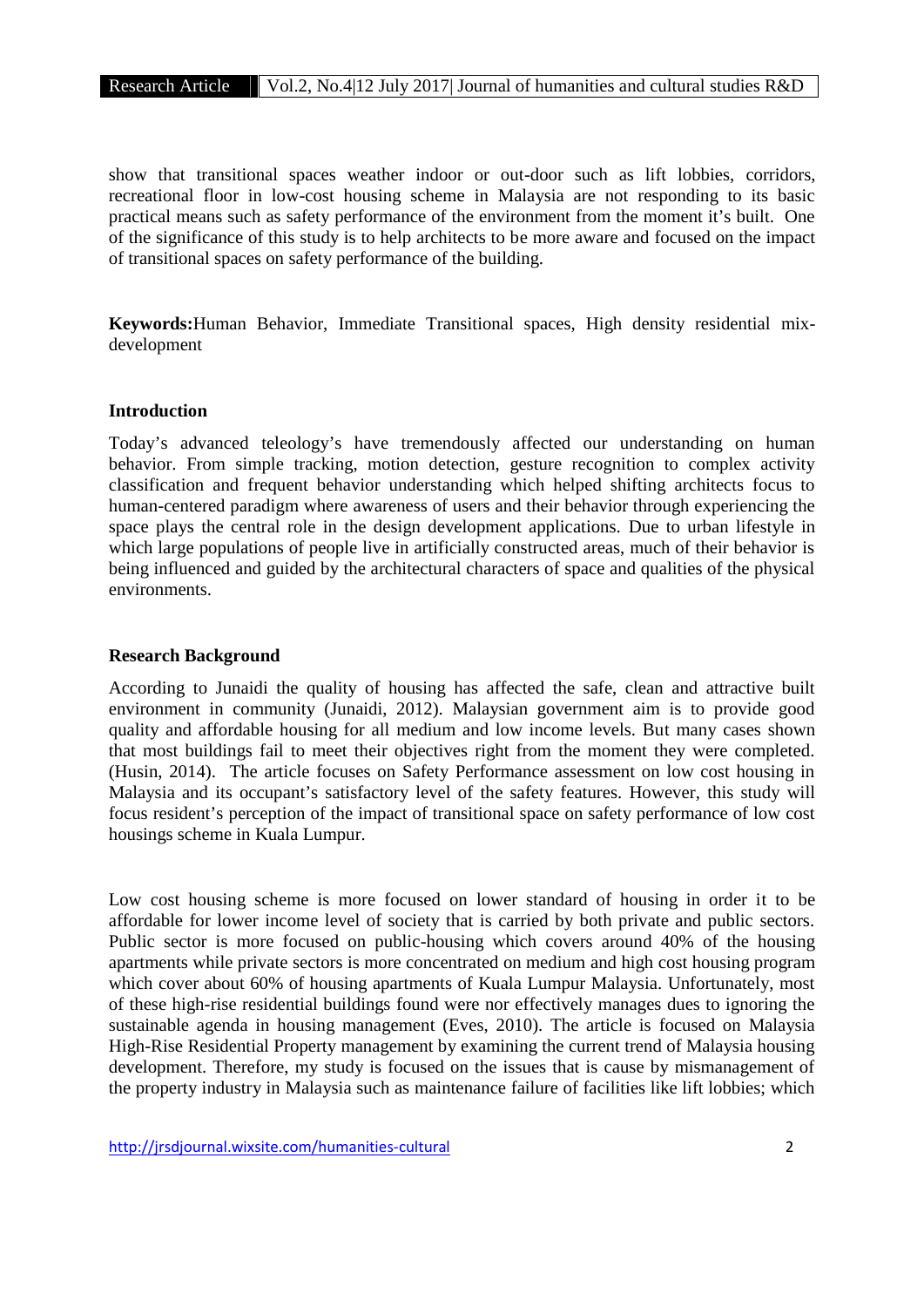based on literature review is considered as one of the transitional spaces in high-rises, which has raised dissatisfaction for residence because it compromises safety features of the building.

Base on the reviews done on safety issues in LCH, safety is generally characterized under two elements; structural and service items and base on survey study of Technology MARA University in Malaysia in 2014 on satisfactory level of occupants on safety performance in low cost housing in Kuala Lumpur, safety aspects of these type of buildings especially in their transitional space design are compromised and it need more appropriate design layout for potential crimes (Nawawi, 2014). The article focuses on Safety Performance assessment on low cost housing in Malaysia and how the scheme failed to meet the safety requirement from preliminary stages of design development and its occupant's satisfactory level of the safety features. However, this study will focus residence perception of the impact of transitional space on safety performance of low cost housings scheme in Kuala Lumpur.

Psychological Responses determinants the related emotional needs of one's space such as visual or acoustic privacy; while physiological determinates the physical need of one's in a space such as functionality, life safety or health concerns. Human interaction towards environment characteristics are very complicated and in order to be more understandable the study divides it into three psychological stages of human behavior: perception, cognition, and spatial behavior which each is explained in detail in following paragraph (Shah, 2013).

Transitional space is a space that human processes a change from one environment to another, it can be out door or even indoor and acts as buffer space and physical link other than being functional as circulation route. Common space in residential high rise developments are spaces exist between public and private spaces. (Peter Eisenman, 2007). The article focuses on translating transitional spaces as a physical link between private and public sectors and how it acts to connect the tow domains and create buffer zone as a transitional space between different sectors. However, my study focuses on human perception on the impact of transitional spaces acting as conditioning zone that provides safety features.

Due to blurriness of these characteristics Jae-Hyun Shim redefines the definition of this territory in-terms of architectural point of view and divides them into three main bases which are territorial basis, the spatial basis and the user basis (Jae-Hyun Shim, 2004). The study focuses on is public space planning of mixed-use high rises buildings in Seoul. My study scope however focuses on Kuala Lumpur low cost housing while considering all three main basis of transitional spaces which are lift lobbies, corridors or outdoor transitional spaces such as recreational floors and their impacts on safety performance of the building.

# **Problem Statement**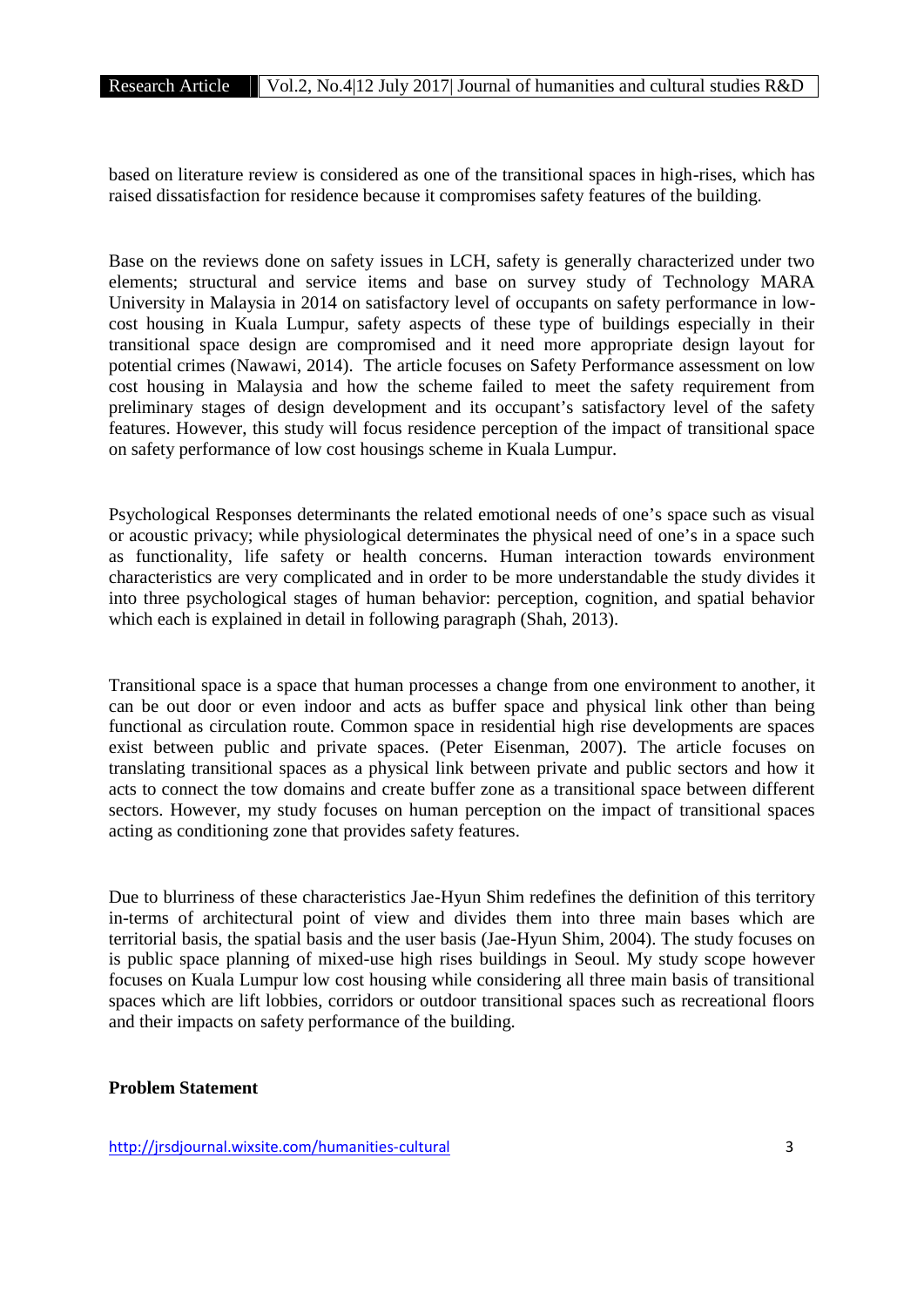In general, based on citations presented in background studies (1.1) most of the studies on transitional spaces are referenced from foreign articles that is due to lack of such a study in Malaysia high-rise context. Also, those studies presented in Malaysian context are mostly focused on satisfactory level of residence of low cost housings in general or how transitional spaces affects social interactions between neighbors.

According to Pynoos, from social point of view, housing is more than a dwelling unit and its objective characteristics provides security, privacy, neighborhood and social relations which are the elements that have direct impact on residence therefore it is safe to say that housing satisfactory play an important role in one's life quality and cannot be ignored (Pynoos, 1973).

But unfortunately base on study done by faculty of architecture in University Technology Mara in Malaysia 80.8% of residents of low cost housing in Kuala Lumpur have expressed their dissatisfaction of transitional spaces in terms of safety performance of the space (H.N Husin, 2014).

Therefore, despite of Malaysia's government commitment in providing houses with satisfactory quality level for low medium income group, number of space planning characteristics been ignored. i.e., thespace design of transitional spaces has responded to physical functional needs but it did not full fil their psychological functional needs such as feeling safe.

# **Research Question**

In view of the research aims and objectives, the following research questions were formulated;

- 1. What are the current design characteristics of transitional spaces in low-cost high rise housing in Kuala Lumpur?
- 2. What is the current level of safety performance in transitional spaces base on resident's perception in low-cost high-rise housing in Kuala Lumpur?

# **Aim and Objectives**

The aim of this study is to examine residence perception on the impact of transitional spaces on safety performance in low-cost high rise urban housing in Kuala Lumpur.

The objectives of this study areas follow:

- To investigate and describe current situation of the transitional spaces in terms of their design layout.
- Identify the current level of safety performance in transitional spaces base on resident's perception in low-cost high rise housing in Kuala Lumpur.

# **Literature Review**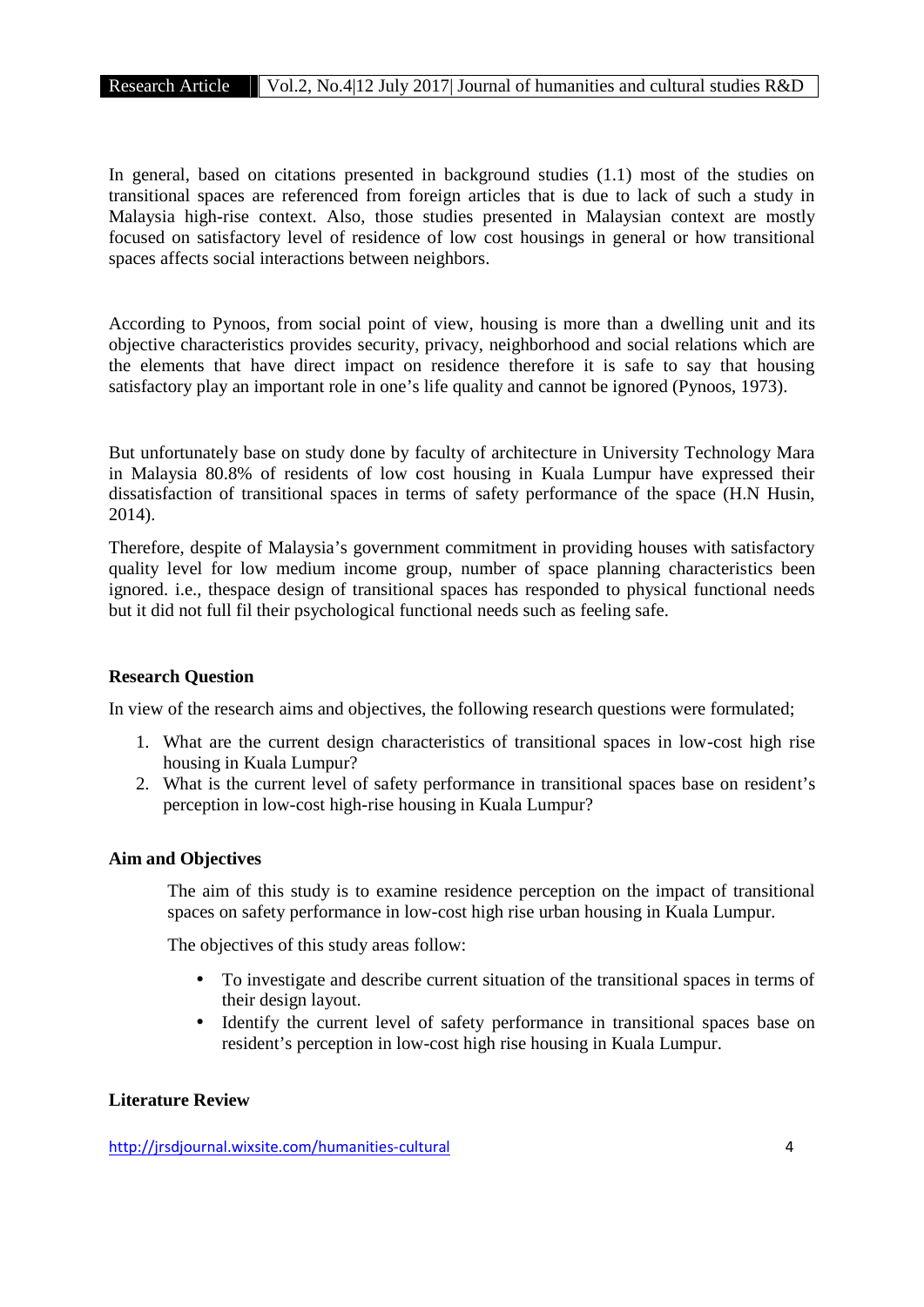This Chapter studies on four main areas, first on aspects of low cost high-rise housing in Kuala Lumpur. Second, on human perception and his behavioral responses toward built environment. Later on comprehensive study been presented on transitional spaces and its categories and lastly back ground studies on safety performance of high rises.

#### *Malaysia low cost high-rise housing*

According to economics and public policy of London Low cost housing is the "quantity of housing that is required to provide accommodation of an agreed minimum standard and above for a population given its size, household composition, age distribution, etc without taking into account the individual household's ability to pay for the housing assigned to it." (Robinson, 1979).

However, MorshidiSirat defines low cost housing in Malaysia differently. He mentioned "In Malaysia, conventional low cost housing is provided by the public and private sectors. Low cost housing is generally defined as the appropriate housing units of which the construction is in accordance with identified minimum standard complying with a code of practice specially created for low cost house." (Sirat, 1999).

Low cost housing scheme is more focused on lower standard of housing in order it to be affordable for lower income level of society that is carried by both private and public sectors. Public sector is more focused on public-housing which covers around 40% of the housing apartments while private sectors is more concentrated on medium and high cost housing program which cover about 60% of housing apartments of Kuala Lumpur Malaysia (Eves, 2010).

According to Junaidi the quality of housing has affected the safe, clean and attractive built environment in community (A.B. Junaidi, 2012). Malaysian government aim is to provide good quality and affordable housing for all medium and low income levels. But many cases shown that most buildings fail to meet their objectives right from the moment they were completed. (H.N Husin, 2014).

# **Human Behavior and Responses**

Each aspect of an environment such as size of a space or its color, temperature, humidity or furniture and its arrangement have an impact on human behavior and needs to be assessed in terms of its harmony to one another. The challenge is to design and plan the space, furniture's and its finishes for intended activities that are suitable for the purpose of the space. Ergonomic design recognizes the influence of these design characteristics and elements on human behavior and his perception of the space. Human perception and his reponses to a space-setting can be characterized into anthropometrics, physiology, psychology responses & Sociological responses in relation to the needs of the user within that environment (Shah, 2013).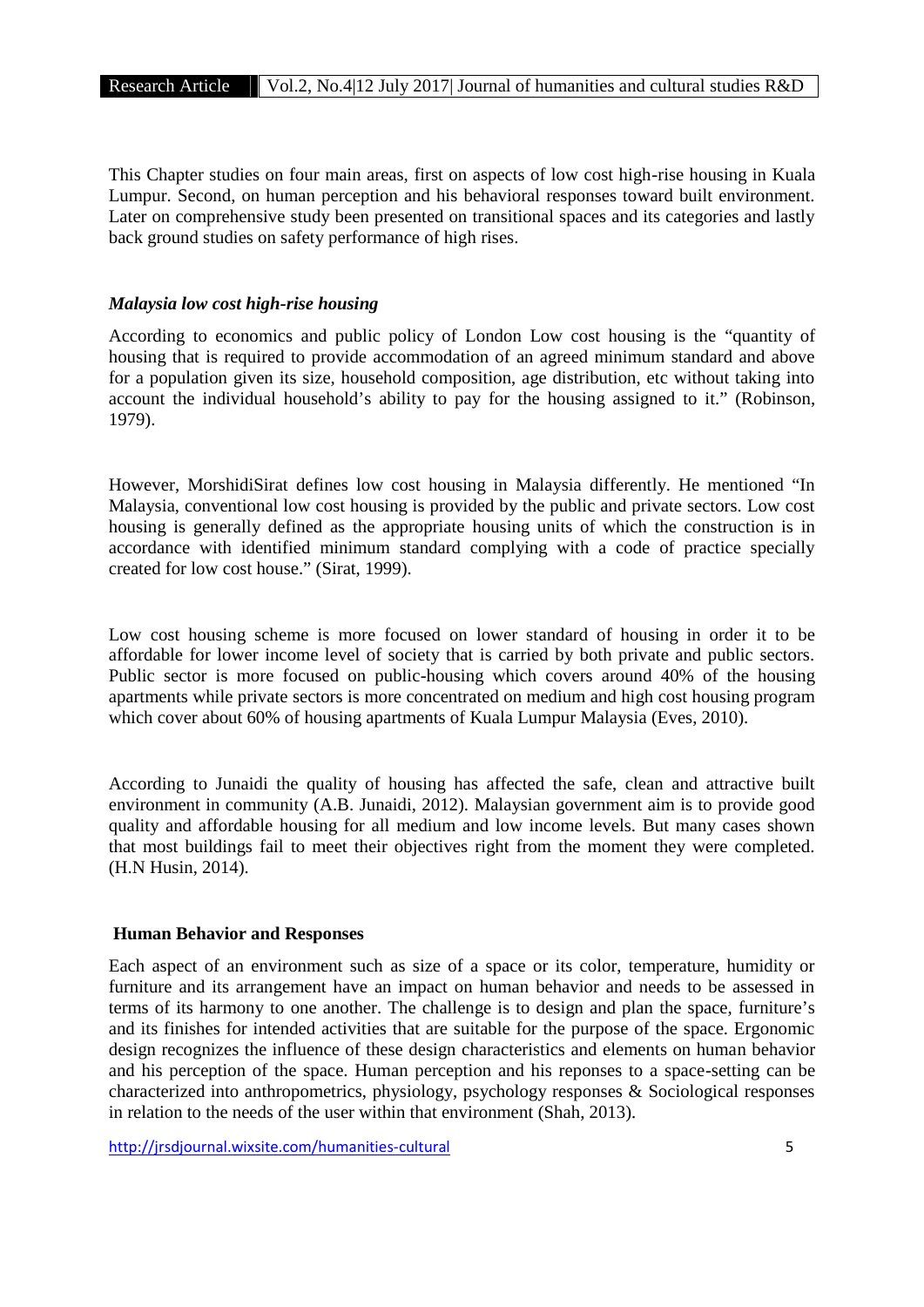- I. Physiology Responses to the environment include the spatial occupation representing the "dimensional manifestation of human-body and its "task functionality". The impact of such respond depends on controlling the stability and mobility for achieving comfort and increasing the efficiency and productivity. Physiological responses depend on each individual characteristic such as age, sex or level of adoption (Shah, 2013).
- II. Psychological Responses determinants the related emotional needs of one's space such as visual or acoustic privacy; while physiological determinates the physical need of one's in a space such as functionality, life safety or health concerns. Human interaction towards environment characteristics are very complicated and in order to be more understandable the study divides it into three psychological stages of human behavior: perception, cognition, and spatial behavior which each is explained in detail in following paragraph.

Perception: Perception of an environment, in its most restrict condition is about the process of becoming aware of a space by gaining information through the five senses of human such as sight, hearing, smell, touch or taste.

Cognition however is a mental process of these information which may involve thinking about memories or evaluating of the information for the first time.

Spatial behavior refers to the response and reaction towards this environmental information from perception and cognition process (Gautam, 2013).

III. Sociological responses of human behavior relate to the social needs of the residence and awareness of their implications. People's perception of their environment influences their social interaction within that environment. Social interaction can be divided in terms of four concepts: Privacy, Interaction Level, Territoriality and crowding.

Privacy is a central regulatory human process by which Human determine the level of his/her accessibility to others, While Interaction levels is one strategy used in achieving a desire level of privacy without needing enough space to move about. Edward T. Hall defines four distinct distance at which interpersonal transactions normally take place. These are categorized as: Intimate Spaces, Personal Spaces, Social Spaces, and Public Spaces. Intimate spaces is the area surrounding the individual's body which is the most private area. While personal area is the area that the person allows only friends and families. Social space is which individual expected to make social contact on temporary basis and lastly Public space is the space person does not expect any direct contacts.

Territoriality is about achieving desired level of privacy. It involves being in control of the space and being secure. However, Crowding happens when personal space and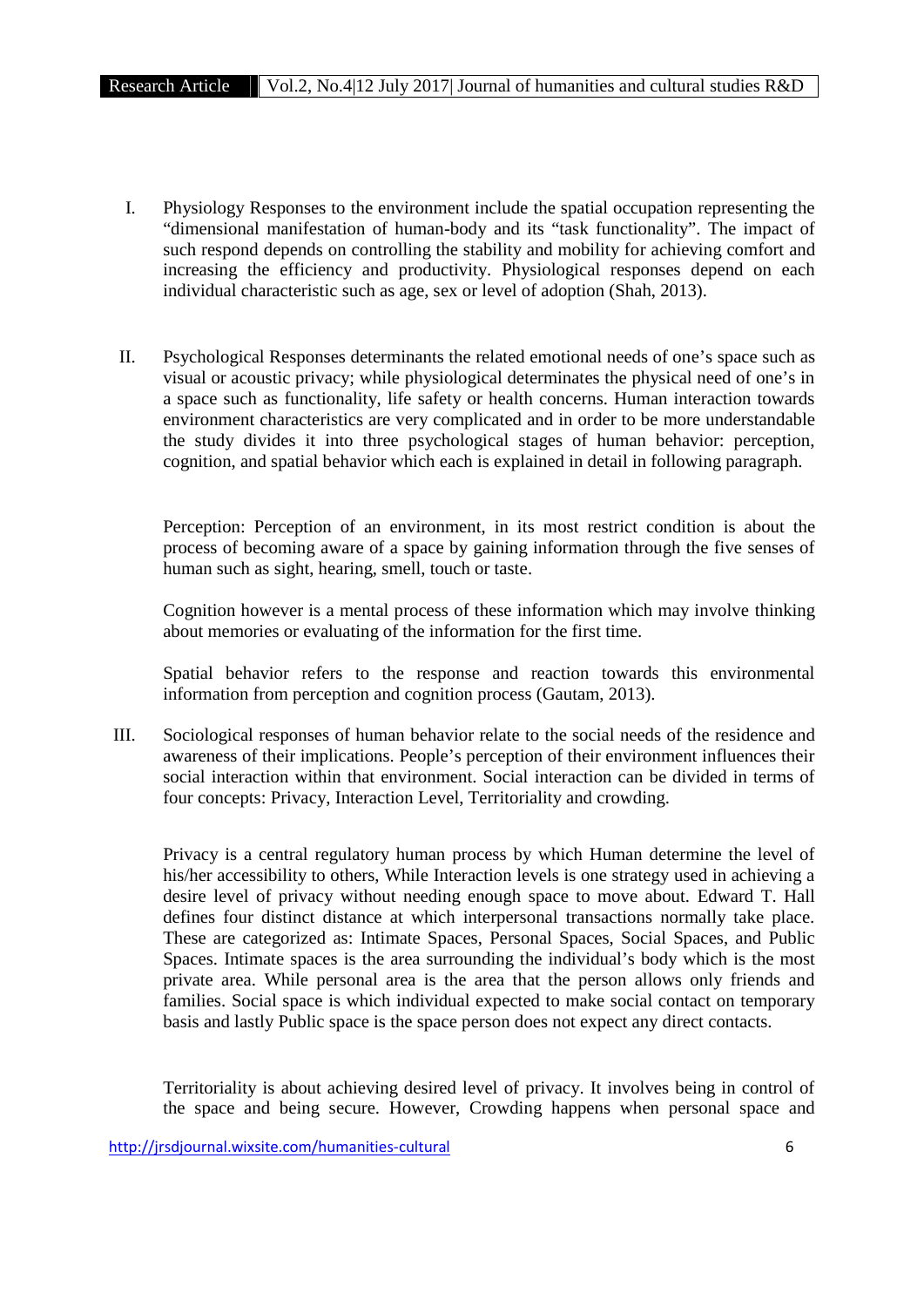territoriality mechanism doesn't work efficiently which causes unwanted direct contacts which is not desirable (Gautam, 2013).

# **Transitional Spaces**

There have been so many attempts over defining transitional space. Transitional space is a space that human processes a change from one environment to another, it can be out door or even indoor and acts as buffer space and physical link other than being functional as circulation route. Common space in residential high rise developments are spaces exist between public and private spaces. It acts to connect the tow domains and create buffer zone as a transitional space between different sectors (Eisenman, 2007).

Newman divided this territory in 2 two different main areas which are public and private sectors (Newman, 1996). But according to Altman transitional space has three territories which come in progressive order from Private to public sector which are called primary, secondary and public. She added, in-between public and private spaces can have different characteristics which shows the progressive order and functional differences (Altman, 1977).

But due to blurriness of these characteristics Jae-Hyun Shim redefines the definition of this territory in-terms of architectural point of view and divides them into three main bases which are territorial basis, the spatial basis and the user basis (Jae-Hyun Shim, 2004).

 Division by territorial space: transitional spaces are an intermediate and common space as whole but with dividable and sub-territorial boundaries within it that each can affect the human psychological responses differently.

|                                          | <b>Function</b>                                                                                                                                                    | Uses                                                                                           |
|------------------------------------------|--------------------------------------------------------------------------------------------------------------------------------------------------------------------|------------------------------------------------------------------------------------------------|
| <b>Other Public Spaces</b>               | Space for general public<br>outside the property                                                                                                                   | Outside streets parking lots<br>Etc.                                                           |
| <b>Property Line</b>                     |                                                                                                                                                                    |                                                                                                |
| Semi-Public<br>External<br><b>Spaces</b> | Space for entering<br>the<br>the<br>Making<br>property,<br>transition between<br>the<br>outside and the inside and<br>providing<br>communal<br>interaction outdoor | Open plaza, Stairs, Ramps,<br><b>Gardens</b><br>Parks.<br>Playgrounds,<br>Walkways<br>and Etc. |
| <b>Building Exterior Wall</b>            |                                                                                                                                                                    |                                                                                                |
| Semi-Public<br>Internal<br>spaces        | Space<br>for<br>internal<br>communities<br>their<br>and                                                                                                            | Lobby,<br>Entrance<br>Lift<br>Stairs, Corridors,<br>lobby,                                     |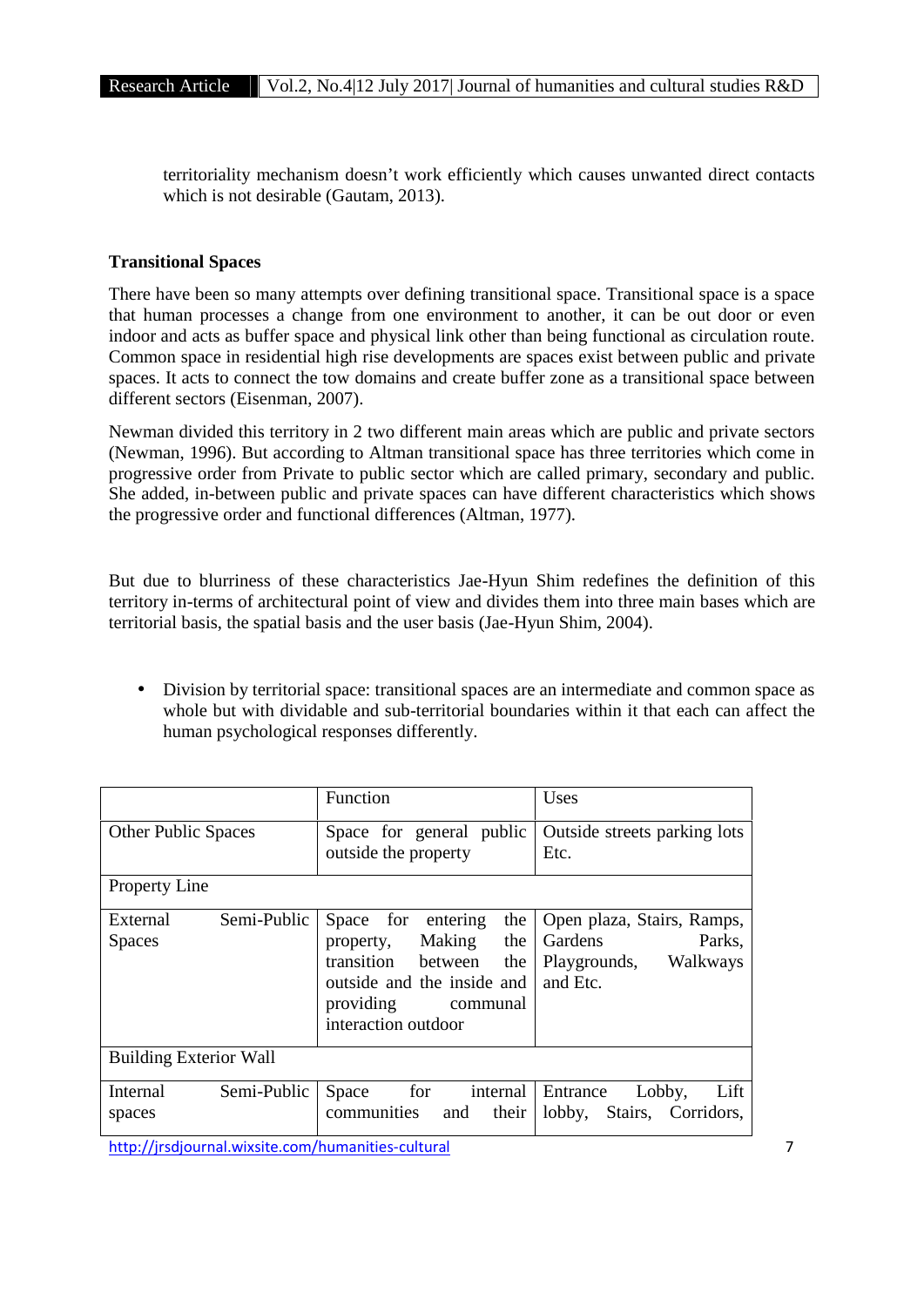|                                  | communal activities more Services and Etc.<br>or less secured from the<br>outside of the building |                 |          |
|----------------------------------|---------------------------------------------------------------------------------------------------|-----------------|----------|
| <b>Entrance to Private Space</b> |                                                                                                   |                 |          |
| <b>Inner Private Space</b>       | Space for Private Activities   Office                                                             | Space,<br>Space | Resident |

|                 |    |          |       |                   |        | Table 1. Division by Territorial Basis (Source: Public Space Planning of Mix-Used High-rise |  |
|-----------------|----|----------|-------|-------------------|--------|---------------------------------------------------------------------------------------------|--|
| <b>Building</b> | by | Jae-Hyun | Shim, | <i>Professor,</i> | Sejong | University-2004)                                                                            |  |

 Division by Spatial Basis: Spatial basis is more focused on architectural and it physical characteristics for each sub-territory in relevance to its function.

|                       | Configuration                                                                 | Uses                                                                            |
|-----------------------|-------------------------------------------------------------------------------|---------------------------------------------------------------------------------|
| Open Space            | Opened<br>natural<br>to<br>surroundings to promote<br>outdoor activities      | <b>Streets</b><br>outdoor<br>plaza,<br>Roof plaza, Garden, Play<br>Ground, Etc. |
| Semi-Open Space       | Half Opened and Half<br>with<br>Closed<br>more<br><b>Territorial boundary</b> | Entry Way, Lobby, Hall,<br>Corridor, Covered Walk-<br>way, Pavilion, Etc.       |
| <b>Enclosed Space</b> | Enclosed<br>for<br>internal<br>activities and Privacy                         | Gym, Community<br>room.<br>Etc.                                                 |

*Table 2. Division by Spatial Basis (Source: Public Space Planning of Mix-Used High-rise Building by Jae-Hyun Shim, Professor, Sejong University-2004)*

 Division by User Basis: User basis is defined by user groups and their perception whether a space is public, semi public or private in relation to the space function.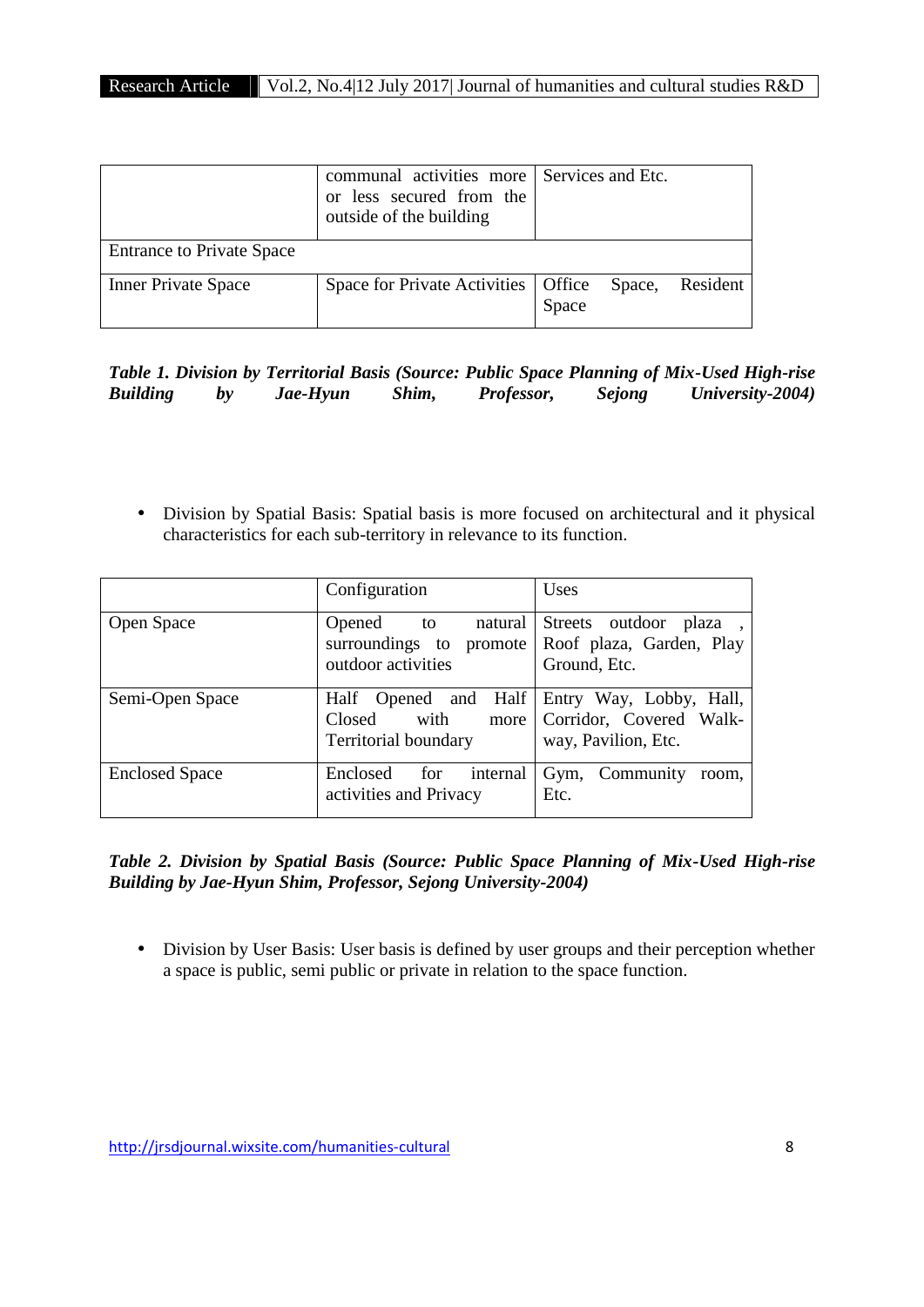|                           | <b>Function</b>                                                      | Uses                                         |
|---------------------------|----------------------------------------------------------------------|----------------------------------------------|
| Common Space              | general  <br><b>Space</b><br>to<br>open<br>public                    | Stairs,<br>Outdoor<br>plaza,<br>Ramps, Etc.  |
| Limited Group Space       | Space for interests groups<br>or community members                   | lobby,<br>Apartment<br>Community rooms, Etc. |
| Personal/Individual Space | residential unit<br>individual<br>for<br><b>Space</b><br>private use |                                              |

*Table 3. Division by User Basis (Source: Public Space Planning of Mix-Used High-rise Building by Jae-Hyun Shim, Professor, Sejong University-2004)*

# **Impact of Transitional Spaces on Human Psychological Responses (Perception):**

As Alexandra C, once said; "the transition must, in effect, destroy the momentum of the closed ness, tension and distance …" (Alexandra C, 1977). Men's experience and perception of space in relation to a building would be totally different from one to another, their reaction towards the change depends upon their level of appreciation in perceiver and his ability to process and response. Based on studies sudden changes can generate negative behavioral responses because it is difficult for the perceiver to adjust to the new experience of the space. However, to avoid such condition; in-between spaces or transitional spaces would be required as conditioning zone of behavior; to avoid the sudden change of condition which can cause physical and psychological separation and resulting in stressful and inappropriate behavioral pattern (Gunawardana I.K, 2005).

# **Safety Performance**

# **The concept of safety performance:**

Building performance relates to a person-environment relationship throughout the entire building life cycle. The three levels of priority in building performance are (Preiser, 2005):

- Safety performance
- Functional, efficiency
- Psychological, Social and aesthetic performance

According to Yau, safety performance is one of the characteristics of the building quality and rating of housing properties whether is rated under good or poor performance it's mostly related to the failure of safety in the building quality (Yau, 2006). HoweverPati said the prediction of building performance criteria reflects the expectation held by owners and occupants and the extent to which these expectations are met by designers. (Pati. 2009)

# **The Safety Performance Issues of Low-Cost Housing:**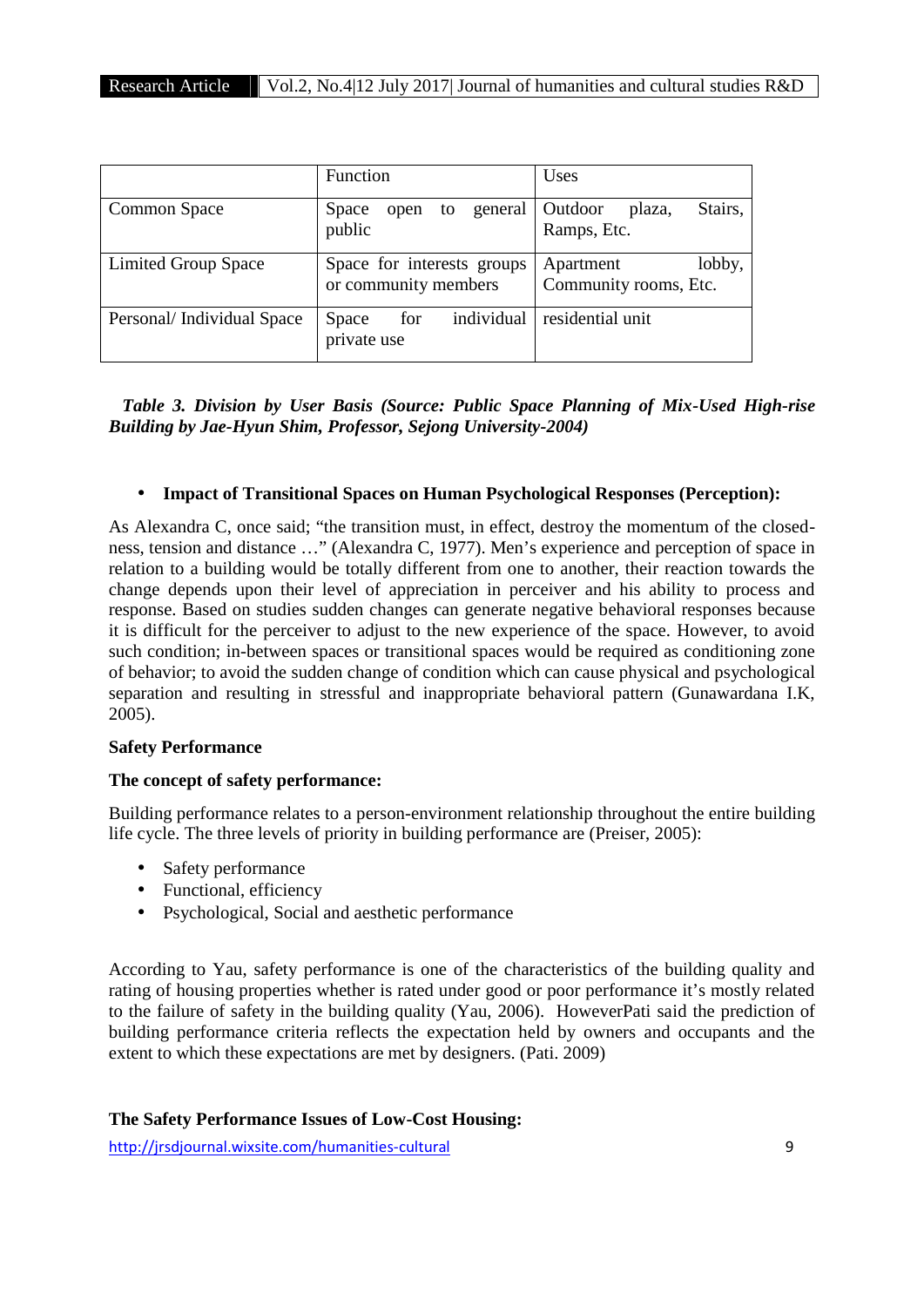The implementation of the safety features should be addressed during the design process. Architects focus on the layout configuration and disposition of the building in order to get the finest design details how ever the focus shall not only be on the aesthetic features but also combination with certain structural solution and style which indicates weather the space should be enclosed or open to serve its purpose safely (Akasah, 2011). Ramly, found out in Malaysia, 47% of defects were caused by design defects, 17% from materials, and 15 % from construction, 18% from misuses of facilities, 15% from poor maintenance and 5% from vandalism. He also found that the majority of the defects identified were architectural works, followed by electrical works, and civil and structural defects (Ramly, 2006). This suggests that defects could have been prevented if consideration were made on the architectural building elements in preliminary stages. Furthermore, Chohan pointed out the needs for architects to prevent these defects by using more appropriate materials and better design and layout (Chohan, 2011).

Base on reviews done on safety issues in LCH, safety is generally can be characterized under two elements; structural and service items and base on survey study of Technology MARA University in Malaysia in 2014 on satisfactory level of occupants on safety performance in low cost housing in Kuala Lumpur, safety aspects of these type of buildings especially in their transitional space design are compromised and it need more appropriate design layout for potential crimes (Nawawi, 2014).

#### **Methodology**

The selection of the appropriate methodologies was based on the type data being sought; live experience, voices and perspectives in order to answer the research questions. Scientifically, research involves careful outlining of procedures to be followed or what others called research design. According to Creswell (1994), research methodology can be classified into quantitative and qualitative. In this study quantitative methodology was chosen and adopted survey research method in order to collect the data from the Residence of the chosen study area.

Table 5. (Research Methodology) below shows the process where the Research Objectives are categorically extracted through qualitative methods; and instruments used to realize the output. The major strip of data presentation will be through the questionnaire Results from the survey questionnaire.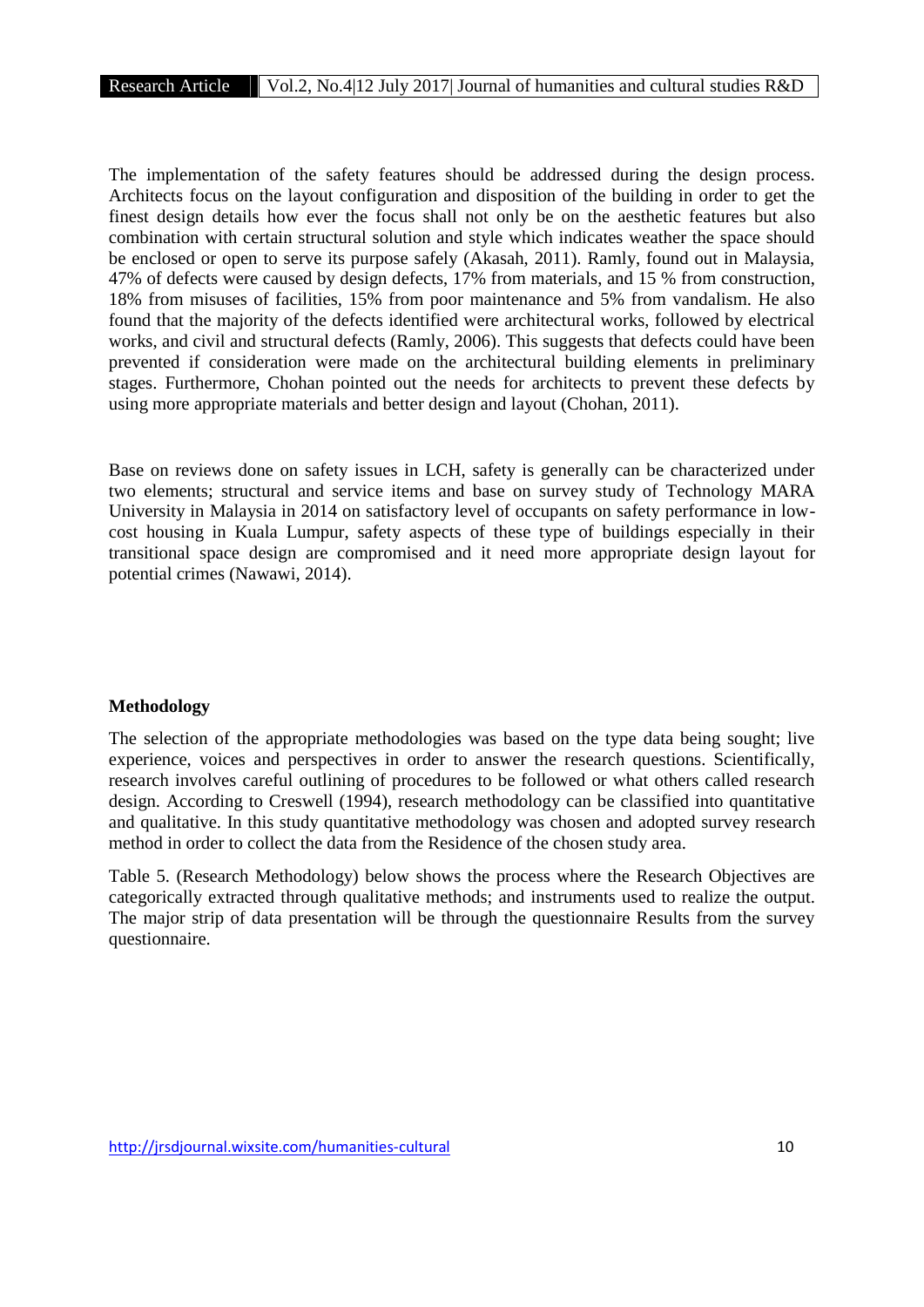

*Table 5. Methodology Framework (Source: Author)*

#### **Data Collection**

In survey research, the researcher selects a sample of respondents and administers a standardized questionnaire to them. The sample selected is assumed to be the representative of the larger population, thus the selection is done in such a way that the characteristics of the population are given a due consideration, so as to make it true representative. To access and get quantitative value of this study and to fulfil the second objective, a paper- based on street questionnaire was used in collecting the data from respondents, and were administered with the aid of research assistants of both male and female.

Babbie (1979) outlined some of the advantages of having a questionnaire administered by an interviewer rather than the respondents themselves, these include attainment of higher response rate; limited number of 'don't knows' and 'no answers'; ability to clarify unclear questions and; chance to prove further; lastly, other sensitive questions can be observed where possible e.g. issue of race, nature of respondents' houses etc. The questionnaire contained both close-ended and open-ended questions, written in English.

#### **Study Area and Target Group**

Pantai Dalam development is located in Federal Territory of Kuala Lumpur, Malaysia. The area has the highest number of flats with 5000 units in 5 housing schemes. Basically, Pantai Dalam is divided into 5 areas that are Kg. Limau, Kg. Selamat, Kg. Pasir, Kg. Pantai Dalam, and Pantai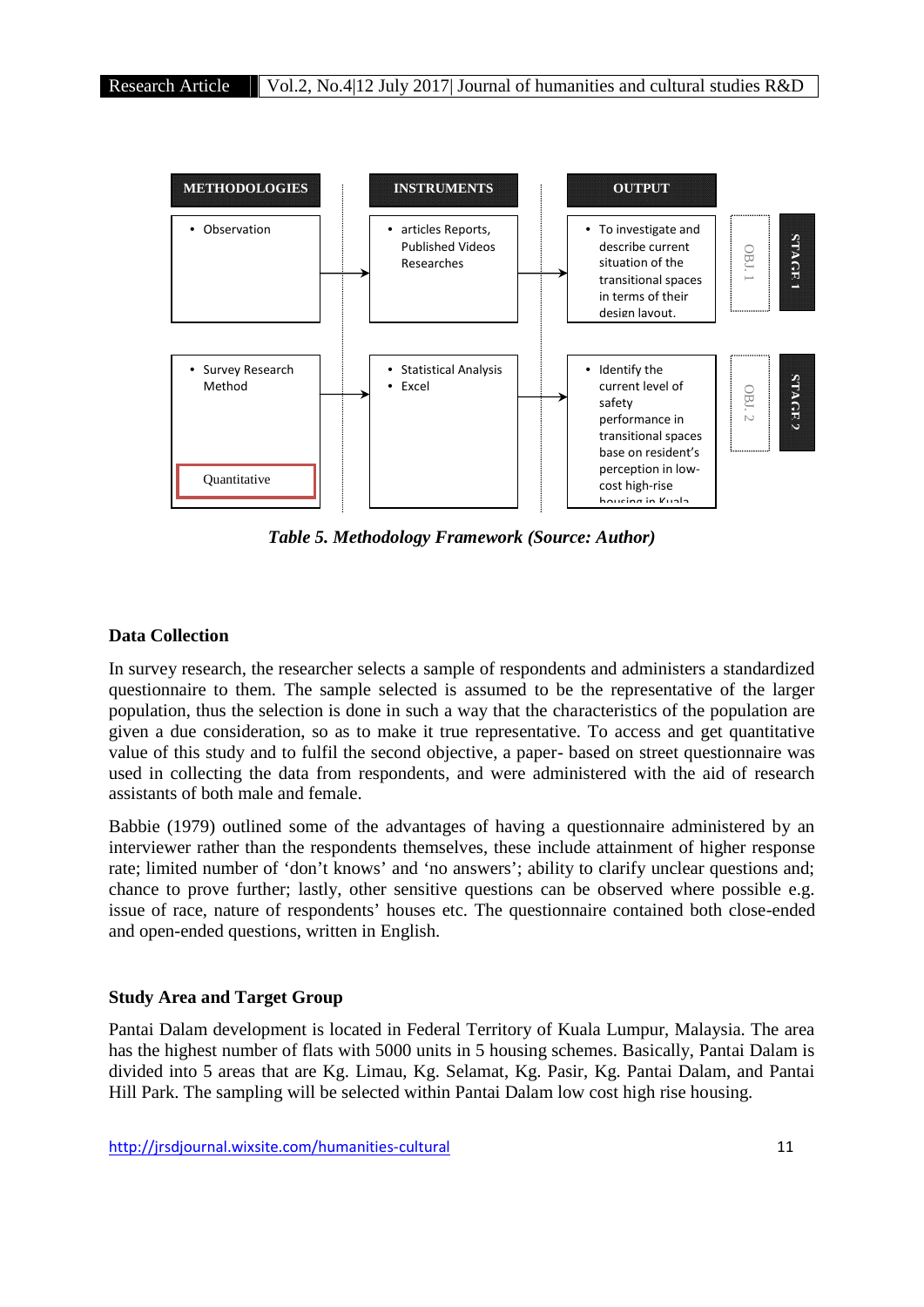And the targeted populations are adults' members of families, both males and females from the age of 27 years to above who lives in Pantai Dalam Development in Kuala Lumpur. Two (2) categories of respondents were selected for the surveys: youth and Matured adults among the residence of the Development.



*Figure 1. PamtaiDalam development (Source: Google)*

#### **Findings &Conclusion**

The result show that transitional spaces weather indoor or out-door such as lift lobbies, corridors, recreational floor in low-cost housing scheme in Malaysia are not responding to its basic practical means such as safety performance of the environment from the moment it's built. Pantai Dalam Development was chosen area of this study; based on observation and relevant studies in literature review transitional spaces of this development does not feel secure; although the spaces are lit during the evening but the layouts were angled to the corridor area almost obscured to other public spaces and since there have been even case of child kidnapping not far from the area of study, it is expected base on new knowledge on the impact of design characteristics of transitional spaces on safety, user be more concern about transitional space provided.

#### LIMITATION AND DELIMITATION

#### **Limitation**

One of the limitation during the study was most of the studies presented in literature review was referenced from foreign articles that is due to lack of such a study in Malaysia high-rise context.

#### **Delimitation**

Out of five blocks of low-cost high-rise housing in Pantai Dalam development with 500 Units, study limits its coverage to one of the blocks with 100 units to identify the common problems that the residence encounter.

SIGNIFICANT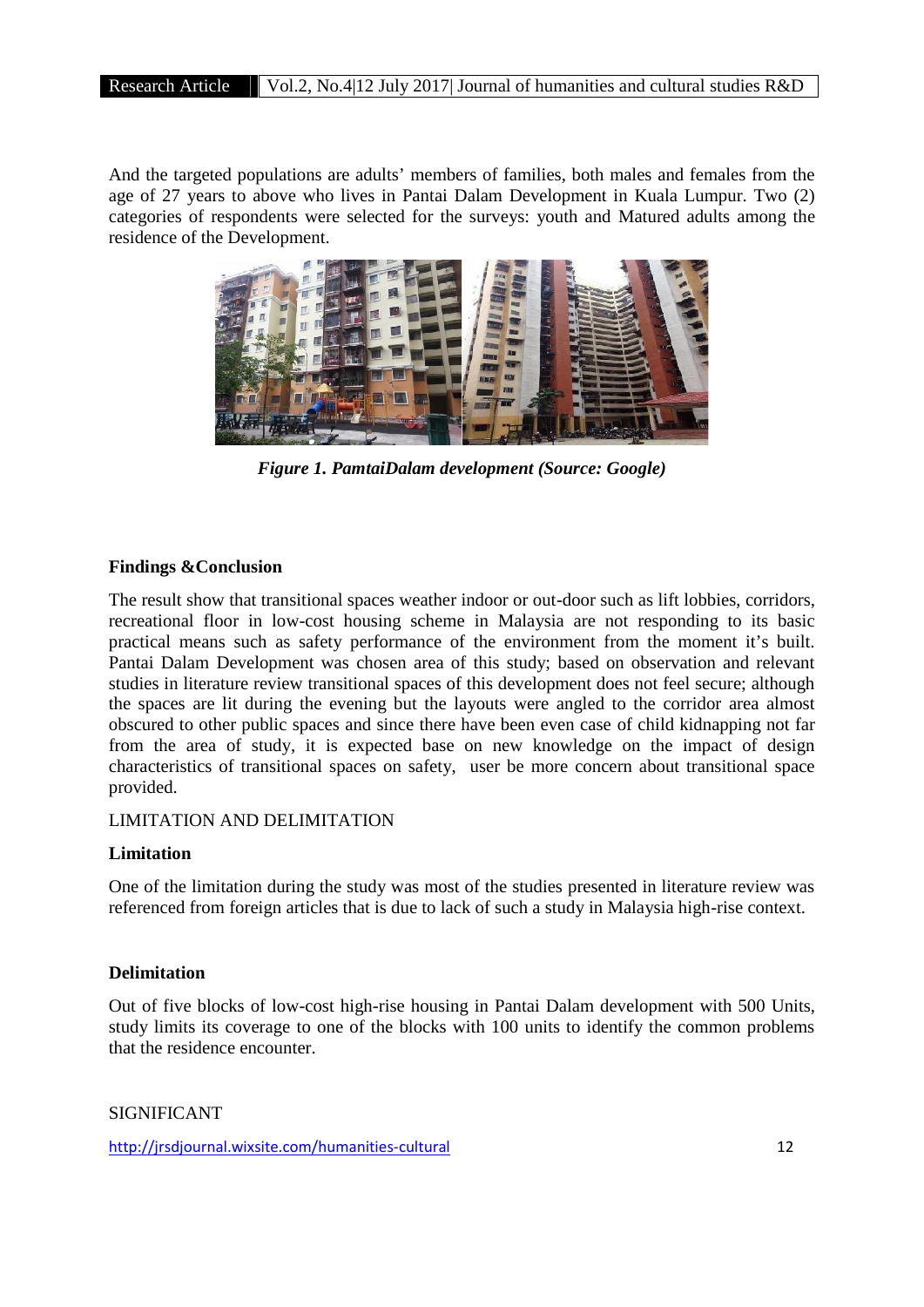The research has covered many articles about transitional spaces and its impact on safety psychological responses of residence. The knowledge shared in previous chapters suggest that Architects and planners are provided with opportunities and challenges to ensure that transitional spaces are being used beyond its potential and practical means as physical link. In the past years the low cost high-rise housing scheme in Malaysia were not much different, its basic layout and strategies for transitional spaces changes were in minimal context. Therefore, the study hopes that information shared help architects to be more aware and focused to create transitional spaces as common space that promotes sense of belonging and shared memories and also reminds architects about the impact of transitional spaces on safety performance of the building.

(Abdullah, 2015; Bachok, Osman, Ibrahim, & Ponrahono, 2015; Bakar, Osman, Bachok, & Zen, 2015; "Building and Environment 40 (2005) 725 www.elsevier.com/locate/buildenv," 2006; Castilla et al., 2011; Chakroun, Ghalib, & Ghaddarb, 2011; Chan, 2011; Chun & Tamura, 2005; Hiziroglu & Holcomb, 2005; Hu & Wang, 2005; Hughes & Mak, 2011; Hussain & Said, 2015; Jelle, 2011; Jeong, Heo, & Jung, 2015; Mabahwi, Leh, & Omar, 2015; Majid, Salehudin, Rahim, & Othman, 2015; Moghisi, Mokhtari, & Heidari, 2015; Mohd, Johari, Ghani, & Rahman, 2015; Nasir, Ahmad, Zain-Ahmed, & Ibrahim, 2015; Nazir, Othman, & Nawawi, 2015; Osman, Bachok, & Rabe, 2015; A. R. Othman & Fadzil, 2015; N. L. Othman, Jaafar, Harun, & Ibrahim, 2015; R. Othman, Arshad, Aris, & Arif, 2015; Rahim, 2015; Rahman, Ahmad, Mohammad, & Rosley, 2015; Rashid, 2015; Sadat, Monfared, & Yazdanfar, 2015; Saha, 2011; Salleh, Zoher, Mahayuddin, & Abdul, 2015; Samadi, Yunus, Omar, & Bakri, 2015; Santin, 2011; Sedaghatnia, Lamit, Abdullah, & Ghahramanpouri, 2015; Yazdanfar, Heidari, & Aghajari, 2015; Zhang, Zhang, & Ding, 2017)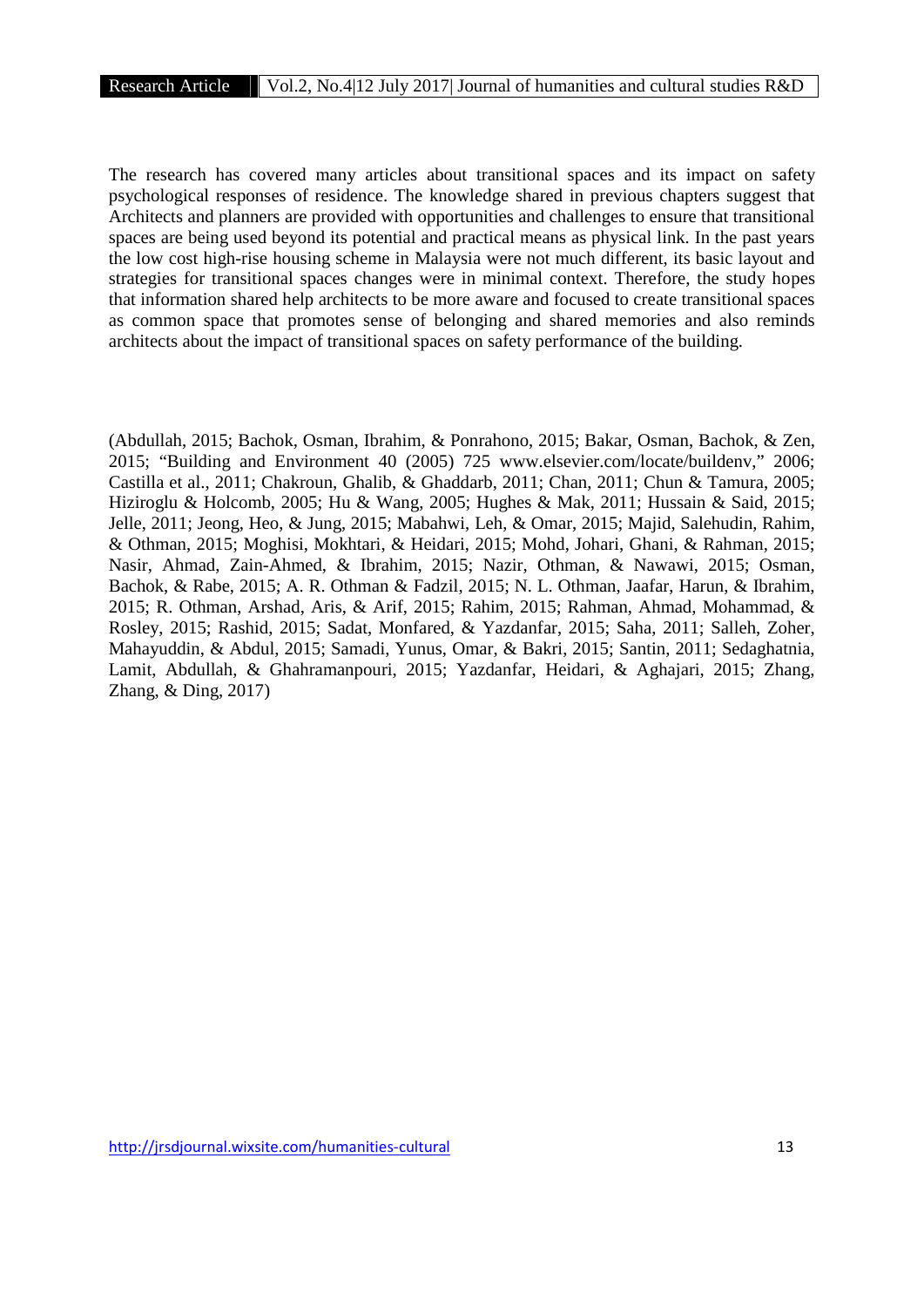#### **References**

- 1. Abdullah, N. C. (2015). Going Green in Urbanisation Area: Environmental Alternative Dispute Resolution as an Option. *Procedia - Social and Behavioral Sciences*, *170*, 401– 408. https://doi.org/10.1016/j.sbspro.2015.01.050
- 2. Bachok, S., Osman, M. M., Ibrahim, M., & Ponrahono, Z. (2015). Regenerating Ipoh City Mobility through High Level of Service (LOS) of Public Bus Service. *Procedia - Social and Behavioral Sciences*, *170*, 680–689. https://doi.org/10.1016/j.sbspro.2015.01.070
- 3. Bakar, A. A., Osman, M. M., Bachok, S., & Zen, I. (2015). Social Impact Assessment: How do the Public Help and why do they Matter? *Procedia - Social and Behavioral Sciences*, *170*, 70–77. https://doi.org/10.1016/j.sbspro.2015.01.016
- 4. Building and Environment 40 (2005) 725 www.elsevier.com/locate/buildenv. (2006), *40*(2005), 843010.
- 5. Castilla, M., Álvarez, J. D., Berenguel, M., Rodríguez, F., Guzmán, J. L., & Pérez, M. (2011). A comparison of thermal comfort predictive control strategies. *Energy and Buildings*, *43*(10), 2737–2746. https://doi.org/10.1016/j.enbuild.2011.06.030
- 6. Chakroun, W., Ghalib, K., & Ghaddarb, N. (2011). Air quality in rooms conditioned by chilled ceiling and mixed displacement ventilation for energy saving. *Energy and Buildings*, *43*(10), 2684–2695. https://doi.org/10.1016/j.enbuild.2011.06.019
- 7. Chan, A. L. S. (2011). Developing future hourly weather files for studying the impact of climate change on building energy performance in Hong Kong. *Energy and Buildings*, *43*(10), 2860–2868. https://doi.org/10.1016/j.enbuild.2011.07.003
- 8. Chun, C., & Tamura, A. (2005). Thermal comfort in urban transitional spaces. *Building and Environment*, *40*(5), 633–639. https://doi.org/10.1016/j.buildenv.2004.08.001
- 9. Hiziroglu, S., & Holcomb, R. (2005). Some of the properties of three-layer particleboard made from eastern redcedar. *Building and Environment*, *40*(5), 719–723. https://doi.org/10.1016/j.buildenv.2004.05.016
- 10. Hu, C. H., & Wang, F. (2005). Using a CFD approach for the study of street-level winds in a built-up area. *Building and Environment*, *40*(5), 617–631. https://doi.org/10.1016/j.buildenv.2004.08.016
- 11. Hughes, B. R., & Mak, C. M. (2011). A study of wind and buoyancy driven flows through commercial wind towers. *Energy and Buildings*, *43*(7), 1784–1791. https://doi.org/10.1016/j.enbuild.2011.03.022
- 12. Hussain, S. Y. S., & Said, I. (2015). Knowledge Integration between Planning and Landscape Architecture in Contributing to a Better Open Space. *Procedia - Social and Behavioral Sciences*, *170*, 545–556. https://doi.org/10.1016/j.sbspro.2015.01.056
- 13. Jelle, B. P. (2011). Traditional, state-of-the-art and future thermal building insulation materials and solutions - Properties, requirements and possibilities. *Energy and Buildings*, *43*(10), 2549–2563. https://doi.org/10.1016/j.enbuild.2011.05.015
- 14. Jeong, Y., Heo, J., & Jung, C. (2015). Behind the Bustling Street: Commercial Gentrification of Gyeongridan, Seoul. *Procedia - Social and Behavioral Sciences*, *170*, 146–154. https://doi.org/10.1016/j.sbspro.2015.01.024
- 15. Mabahwi, N. A., Leh, O. L. H., & Omar, D. (2015). Urban Air Quality and Human Health Effects in Selangor, Malaysia. *Procedia - Social and Behavioral Sciences*, *170*, 282–291. https://doi.org/10.1016/j.sbspro.2015.01.038

http://jrsdjournal.wixsite.com/humanities-cultural 14 16. Majid, N. H. A., Salehudin, M. S., Rahim, Z. A., & Othman, R. (2015). Indoor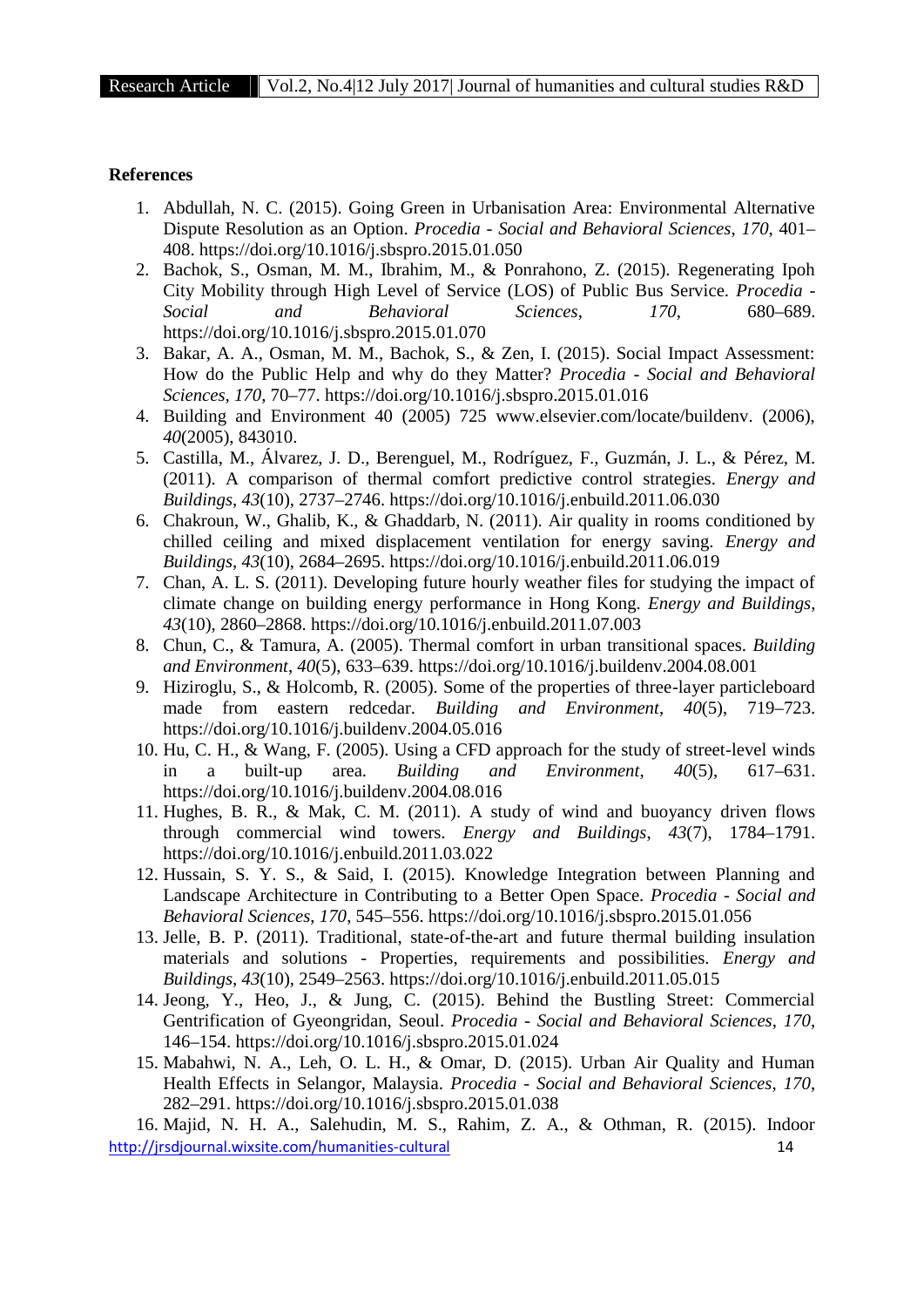Environmental Regulation Hrough Preference and Behaviour of Inhabitants in Houses. *Procedia - Social and Behavioral Sciences*, *170*, 527–536. https://doi.org/10.1016/j.sbspro.2015.01.054

- 17. Moghisi, R., Mokhtari, S., & Heidari, A. A. (2015). Place Attachment in University Students. Case Study: Shiraz University. *Procedia - Social and Behavioral Sciences*, *170*, 187–196. https://doi.org/10.1016/j.sbspro.2015.01.028
- 18. Mohd, T., Johari, N., Ghani, R. A., & Rahman, N. A. Y. A. (2015). The Impact of Gated and Guarded Development Concept from the Social Aspect: Non Resident Perspective. *Procedia - Social and Behavioral Sciences*, *170*, 567–574. https://doi.org/10.1016/j.sbspro.2015.01.058
- 19. Nasir, R. A., Ahmad, S. S., Zain-Ahmed, A., & Ibrahim, N. (2015). Adapting Human Comfort in an Urban Area: The Role of Tree Shades Towards Urban Regeneration. *Procedia - Social and Behavioral Sciences*, *170*, 369–380. https://doi.org/10.1016/j.sbspro.2015.01.047
- 20. Nazir, N. N. M., Othman, N., & Nawawi, A. H. (2015). Role of Green Infrastructure in Determining House Value in Labuan Using Hedonic Pricing Model. *Procedia - Social and Behavioral Sciences*, *170*, 484–493. https://doi.org/10.1016/j.sbspro.2015.01.051
- 21. Osman, M. M., Bachok, S., & Rabe, N. S. (2015). Local Residents' Perception on Socio economic Impact of Iskandar Malaysia: An Example of Urban Regeneration Program in Malaysia. *Procedia - Social and Behavioral Sciences*, *170*, 58–69. https://doi.org/10.1016/j.sbspro.2015.01.015
- 22. Othman, A. R., & Fadzil, F. (2015). Influence of Outdoor Space to the Elderly Wellbeing in a Typical Care Centre. *Procedia - Social and Behavioral Sciences*, *170*, 320–329. https://doi.org/10.1016/j.sbspro.2015.01.042
- 23. Othman, N. L., Jaafar, M., Harun, W. M. W., & Ibrahim, F. (2015). A Case Study on Moisture Problems and Building Defects. *Procedia - Social and Behavioral Sciences*, *170*, 27–36. https://doi.org/10.1016/j.sbspro.2015.01.011
- 24. Othman, R., Arshad, R., Aris, N. A., & Arif, S. M. M. (2015). Organizational Resources and Sustained Competitive Advantage of Cooperative Organizations in Malaysia. *Procedia - Social and Behavioral Sciences*, *170*, 120–127. https://doi.org/10.1016/j.sbspro.2015.01.021
- 25. Rahim, Z. A. (2015). The Influence of Culture and Religion on Visual Privacy. *Procedia - Social and Behavioral Sciences*, *170*, 537–544. https://doi.org/10.1016/j.sbspro.2015.01.055
- 26. Rahman, S. R. A., Ahmad, H., Mohammad, S., & Rosley, M. S. F. (2015). Perception of Green Roof as a Tool for Urban Regeneration in a Commercial Environment: The Secret Garden, Malaysia. *Procedia - Social and Behavioral Sciences*, *170*, 128–136. https://doi.org/10.1016/j.sbspro.2015.01.022
- 27. Rashid, M. S. A. (2015). Understanding the Past for a Sustainable Future: Cultural Mapping of Malay Heritage. *Procedia - Social and Behavioral Sciences*, *170*, 10–17. https://doi.org/10.1016/j.sbspro.2015.01.007
- 28. Sadat, N., Monfared, S., & Yazdanfar, S. A. (2015). Model of Perceptional Concepts and Related Physical Principles for Participatory Local Center: Chizar local community in Tehran as a case study. *Procedia - Social and Behavioral Sciences*, *170*, 78–88. https://doi.org/10.1016/j.sbspro.2015.01.017
- 29. Saha, S. C. (2011). Scaling of free convection heat transfer in a triangular cavity for Pr>1.